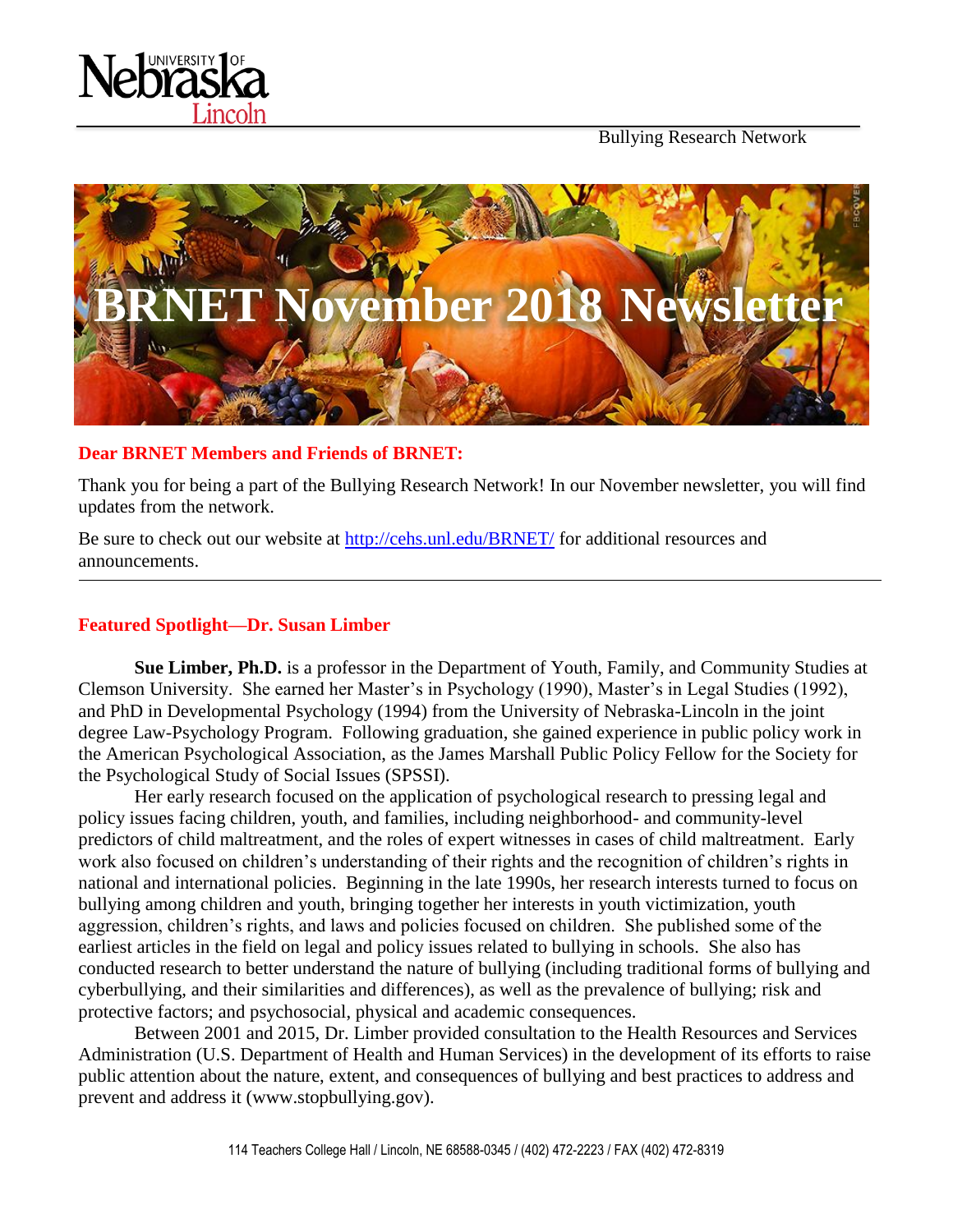Dr. Limber's longstanding interest in the prevention of bullying has included the first implementation and evaluation of the Olweus Bullying Prevention Program (OBPP) in the United States. She has worked closely with Dan Olweus, as well as colleagues at the Institute on Family  $\&$ Neighborhood Life at Clemson to adapt the Olweus Program to the U.S. context and develop video, print, and training resources to support the implementation of the OBPP in school and community settings. She also has conducted several evaluations of the effectiveness of the OBPP, including a large-scale study involving more than 71,000 students  $(3<sup>rd</sup> - 11<sup>th</sup>$  graders) from 210 schools.

#### Sample Publications:

- Limber, S. P., Olweus, D., Wang, W., Masiello, M., & Breivik, K. (2018). Evaluation of the Olweus Bullying Prevention Program: A large scale study of U.S. students in grades 3-11. *Journal of School Psychology*.
- Limber, S. P. & Olweus, D. (2017). Lessons learned from scaling up the Olweus Bullying Prevention Program. In C. Bradshaw (Ed.), *Handbook of bullying prevention: A lifecourse perspective* (pp. 189-199). Washington, DC: National Association of Social Workers Press.
- Edgerton, E., Reiney, E., Mueller, S., Reicherter, B., Curtis, K., Waties, S., & Limber, S. P. (2016). Identifying new strategies to assess and promote online health communication and social media outreach: An application in bullying prevention. *Health Promotion Practice,* 17(3), 448-456.
- Limber, S. P., Snyder, M., Riese, J., & Mullin, N. (2016). *More class meetings that matter: Resources for grades K-5, 3-5, and 6-12*. Center City, MN: Hazelden.
- Olweus, D. & Limber, S. P. (2016). Five key components in a global strategy against bullying. In Office of the Special Representative of the Secretary-General on Violence against Children (Ed.), *Ending the torment: tackling bullying from the schoolyard to cyberspace* (pp. 67-73). New York: United Nations Press.
- Cornell, D. & Limber, S. P. (2015). Law and policy on the concept of bullying at school. *American Psychologist, 70*, 333-343.
- Kowalski, R. M. & Limber, S. P. (2013). Psychological, physical, and academic correlates of cyberbullying and traditional bullying. *Journal of Adolescent Health, 53*, S13-S20.
- Kowalski, R. M., Limber, S. P., & Agatston, P. W. (2012). *Cyber bullying: Bullying in the digital age* (2nd Ed.) New York: Wiley/Blackwell.
- Limber, S. P. & Small, M. S. (2003). U.S. Laws and Policies to Address Bullying in Schools. *School Psychology Review, 32*, 445-455.

#### **BRNET New Members!**

BRNET has a current total of 205 members! Welcome to the BRNET, **Dr. Görzig**!

Please send recommendations for potential BRNET members (i.e., faculty, researchers, and clinicians who are conducting research on bullying or related topics) to Drs. Shelley Hymel, Susan Swearer, or to [bullyresearchnet@gmail.com.](mailto:bullyresearchnet@gmail.com)

*If you have recently joined BRNET and have not yet provided your information, please send the following to [bullyresearchnet@gmail.com.](mailto:bullyresearchnet@gmail.com)*

- 1) contact information that can be posted on the website;
- 2) a brief biography of you and your work;
- 3) a list of current/ongoing projects in this area;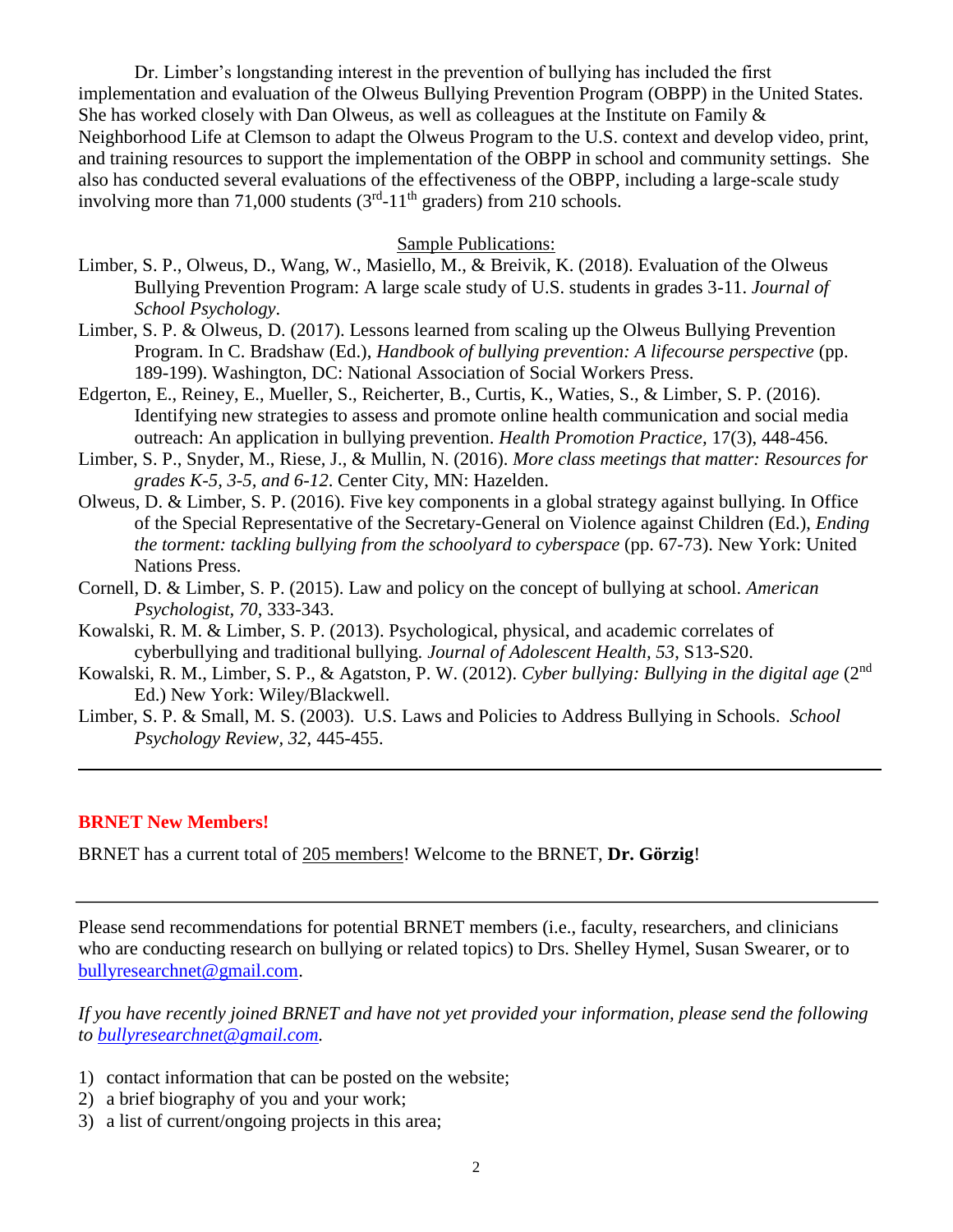- 4) an annotated bibliography of your work in this area (i.e., full reference plus a few sentences about the work), and;
- 5) relevant web-based links you would like to share.

# **Friends of BRNET**

Friends of BRNET is a group of graduate students, administrators, parents, and individuals who are interested in learning more about the Bullying Research Network. Friends of BRNET receive our monthly e-newsletter. If you are interested in becoming a Friend of BRNET or want to refer someone to Friends of BRNET, please email Alia Noetzel, the BRNET Coordinator, at [bullyresearchnet@gmail.com](mailto:bullyresearchnet@gmail.com) with the following information: name, title, address, and email address.

## **BRNET Member Grant/Funding Announcements**

Receipt of funding facilitates the BRNET mission to conduct interdisciplinary research related to bullying and aggression, with particular attention being paid to the link between basic and applied research. Thus, the BRNET directors are excited to offer members a new opportunity to share grants (and other sources of funding) they have received for their research projects.

Funding varies across countries and is not limited to federal grants. If you are interested in sharing your grants or funding with other BRNET members, please send an abstract of the research funding along with the funding source to [bullyresearchnet@gmail.com](mailto:bullyresearchnet@gmail.com) and we will post the information on our website.

## **BRNET MEMBER ANNOUNCEMENTS**

### **(1) Job Opportunities through Alberti Center for Bullying Abuse Prevention, Graduate School of Education, University of Buffalo, SUNY**

Associate/Advanced Assistant Professor (Tenure-Track) and Associate Director:

The Alberti Center for Bullying Abuse Prevention in the Graduate School of Education (GSE) at the University at Buffalo (UB), the State University of New York invites applicants to contribute to collaborative interdisciplinary scholarship and translation of research to practice in the areas of understanding, preventing, and intervening with bullying abuse and school violence. Scholarly interests may include, but are not limited to, creating positive, safe, and inclusive schools and reducing bullying of marginalized groups. The Associate Director will be expected to pursue and sustain an externally funded research program, produce peer-reviewed publications, and apply and present their work to diverse audiences. The successful candidate will be expected to build upon established partnerships with local schools and community organizations and participate in service to the profession. The faculty member will teach one course per semester in the Department of Counseling, School, and Educational Psychology (CSEP) or the most appropriate department in the GSE and maintain an active research and administrative role in the center.

The successful candidate must have a doctoral degree in school psychology, counseling psychology, or a related discipline in education, psychology, or social sciences. The candidate must also have a solid academic record in terms of publications, grant-funded research, and experience in student mentorship consistent with an advanced assistant or tenured associate professor appointment. A commitment to advancing diversity and social justice, the ability to work with individuals from many different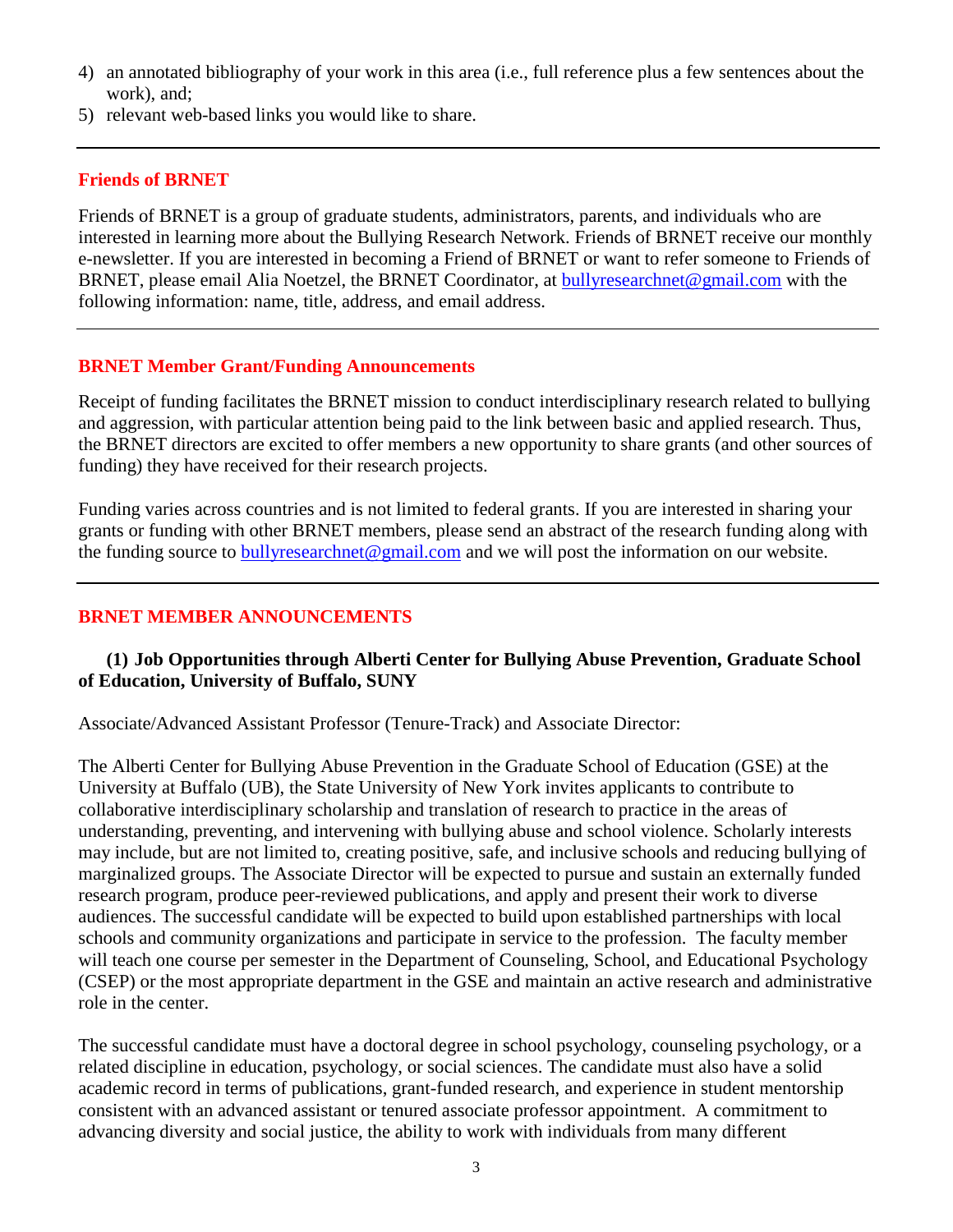backgrounds and contexts, and strong verbal and written communication skills are also required. Relevant administrative experiences are desired. Applications should include: a cover letter, curriculum vitae, and contact information for three references. The cover letter should address a) relevant qualifications for the position, b) research and teaching interests, and c) a description of work in previous positions to promote social justice, diversity, equity, and inclusion and how the candidate will contribute to this mission at the Alberti Center. The search committee will begin reviewing applications December 1, 2018 and continue until the position is filled for an anticipated start date of August 2019. Applications should be submitted to: [www.ubjobs.buffalo.edu/postings/17021](http://www.ubjobs.buffalo.edu/postings/17021)

Read more about this opportunity on the attached flyer.

# **(2) Job Opportunities through UNESCO Chair**

Four new job opportunities were recently advertised through UNESCO Chair in Tackling Bullying in Schools and Cyberspace and National Anti-Bullying Research and Resource Centre:

(1) Post Doctoral Researcher in Ethnicity Based Bullying (19 months)

This post is funded by the EU DG Justice 2017 Action Grants (REC-RDIS-DISC-AG-2017). The post is initially for 19 months with potential to be extended for a further 12 months. The successful candidate will work on a newly funded project entitled BReAthE which is concerned with investigating bullying experiences amongst Roma and Traveller Children in Ireland and Cyprus. The project includes collaboration between DCU and advocacy groups who have partnered to work together to collect data and promote the rights of young children in education. The post-holder will be responsible for the day-today running of the project, communication with the partners, and meeting the deliverables of the project (under supervision from the Principal Investigator). The selected candidate will work under the mentorship of the Principal Investigator and the Centre's Director and contribute to the development of the Anti-Bullying Research Centre's programme of activities. Read more about the position here:

https://www.dcu.ie/sites/default/files/hr/postdoctoral\_researcher\_anti\_bullying\_id\_oct\_18. [pdf](https://www.dcu.ie/sites/default/files/hr/postdoctoral_researcher_anti_bullying_jd_oct_18.pdf)

(2) Research Assistant in Tackling Bullying and Online Safety (3 years)

This post is funded by a donation from Facebook Instagram The successful candidate will work on a newly funded project which is concerned with delivering an anti-bullying and online safety programme in post-primary schools. The post also involves undertaking research related to the programme and contributing to the Centre's wider work in tackling bullying in schools and online safety. The project involves training teachers in postprimary schools to work with their colleagues, students and parents to tackle bullying and online safety. The programme will be delivered through face to face seminars and online resources. The project includes collaboration between DCU and advocacy groups who have partnered to work together to deliver the programme and to collect data related to project. The post-holders will be responsible for the day-to-day running of the project, communication with the partners, and meeting the deliverables of the project (under supervision from the Principal Investigator). The selected candidates will work under the mentorship of the Centre's Director and contribute to the development of the Centre/UNESCO Chair's programme of activities. Read more about the position here: [https://www.dcu.ie/sites/default/files/hr/research\\_assistant\\_anti\\_bullying\\_online\\_safety\\_jd](https://www.dcu.ie/sites/default/files/hr/research_assistant_anti_bullying_online_safety_jd_oct_18.pdf) [\\_oct\\_18.pdf](https://www.dcu.ie/sites/default/files/hr/research_assistant_anti_bullying_online_safety_jd_oct_18.pdf)